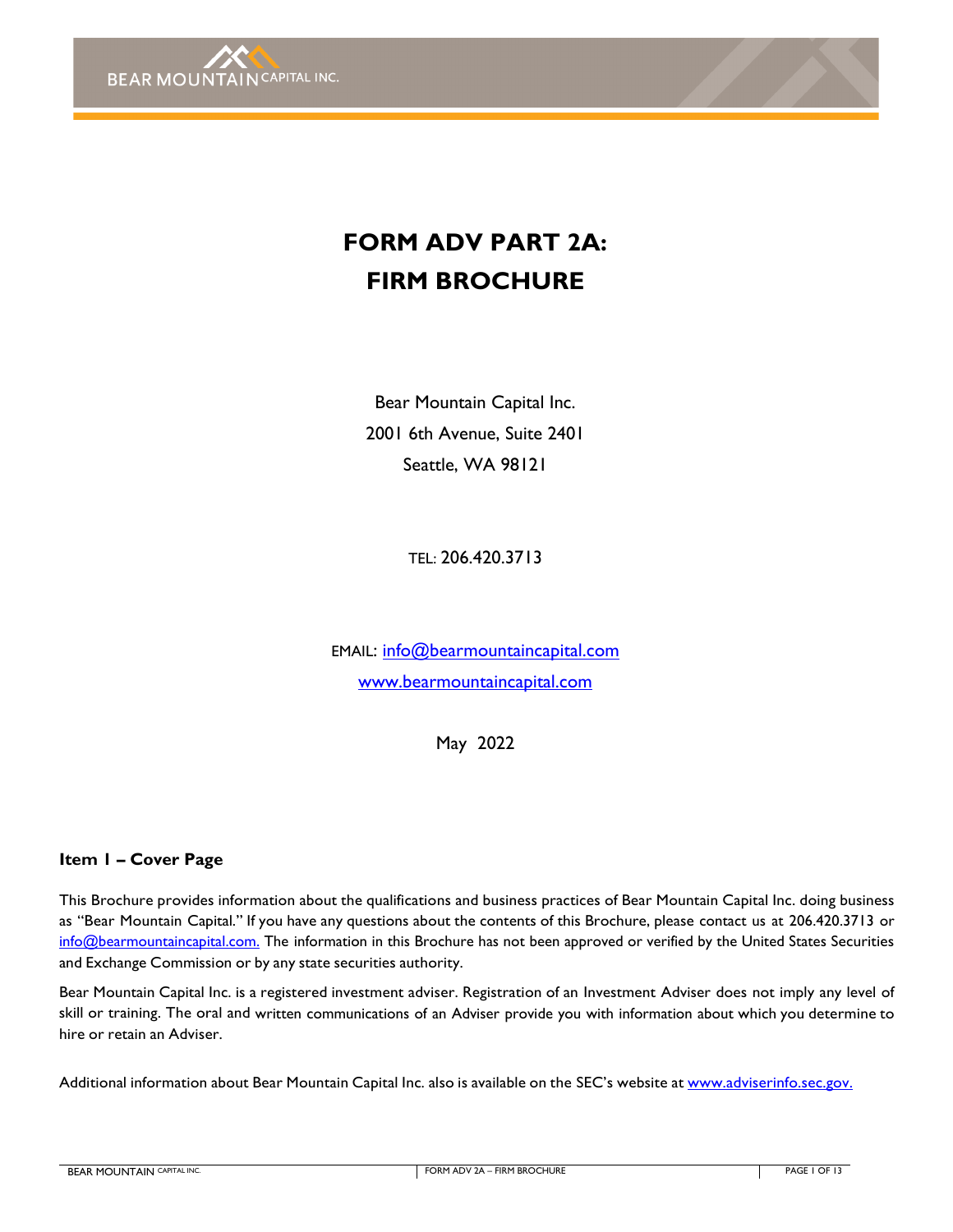## <span id="page-1-0"></span>**Item 2 – Material Changes**

Since the last annual filing of this brochure on 3/16/2022, no material changes have occurred, although fewer risks to the private fund are disclosed with instructions for investors or prospective investors to refer to the fund documents for greater detail.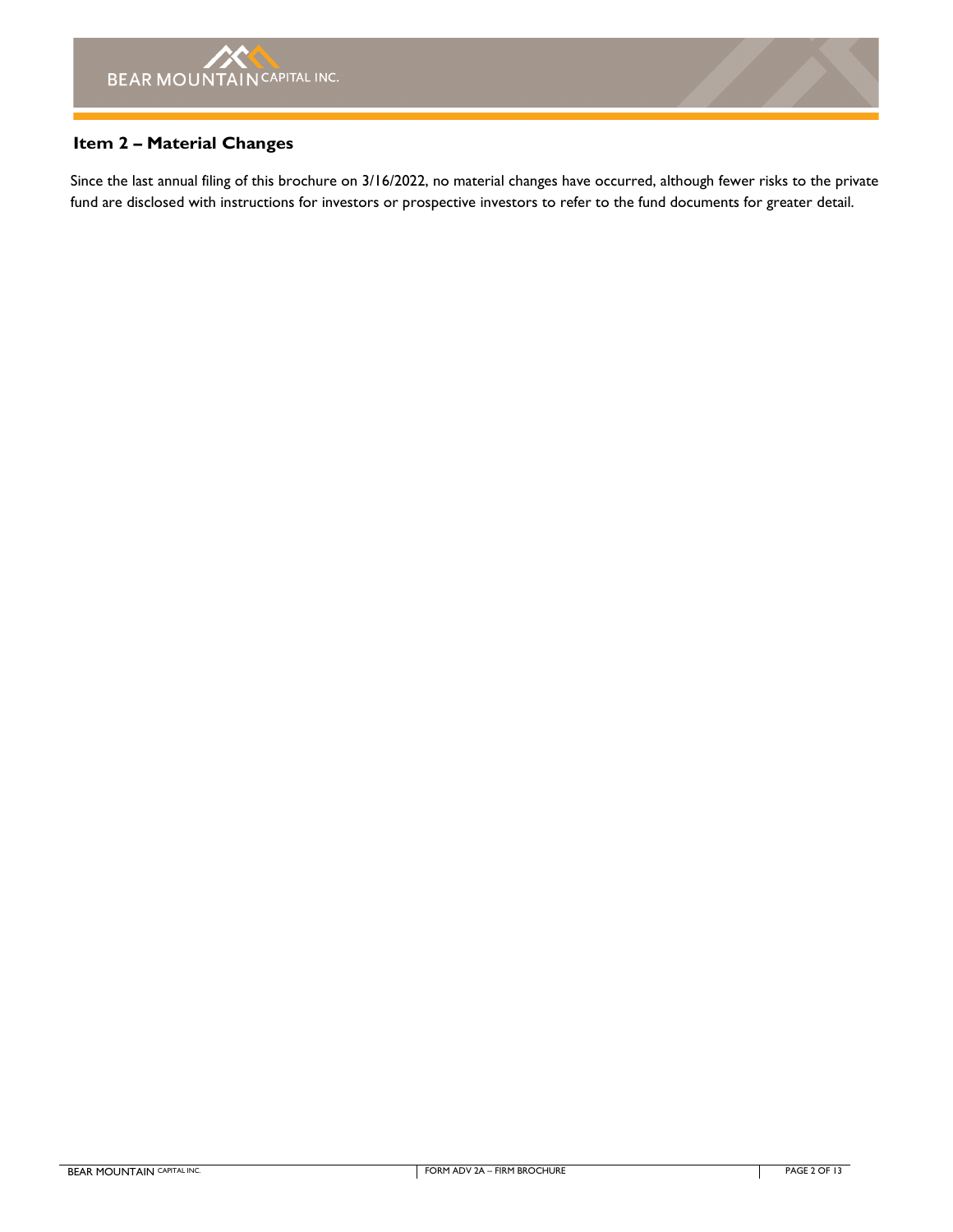## <span id="page-2-0"></span>Item 3 - Table of Contents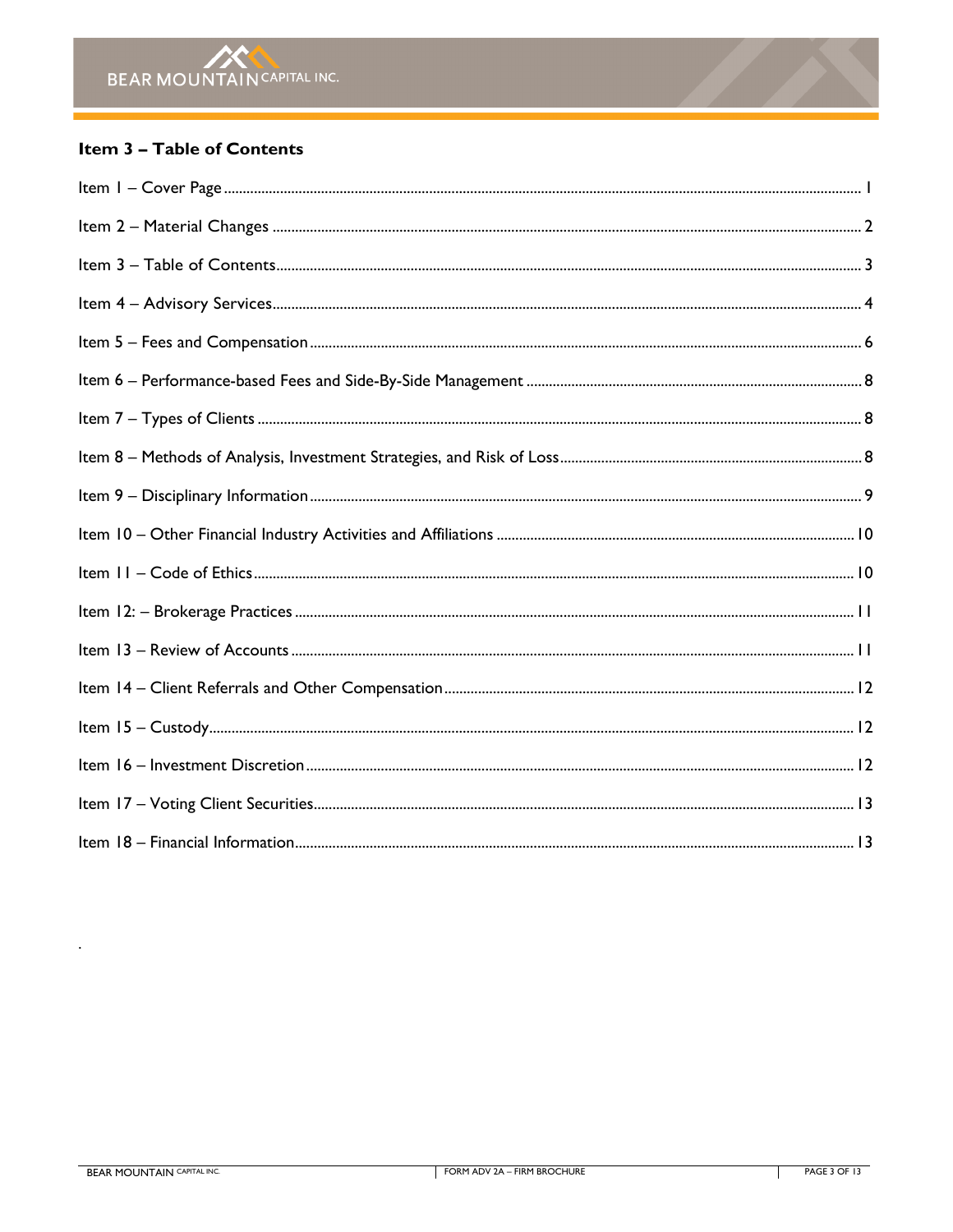## <span id="page-3-0"></span>**Item 4 – Advisory Services**

Bear Mountain Capital Inc. ("BMC" or "the Firm") has been in business since August 2009 and is located in Seattle, WA. Joe Day is the Chief Executive Officer and principal owner of the company. Joe currently holds the Chartered Financial Analyst (CFA) designation. Joe earned the right to use the CFA designation, as determined by the CFA Institute in 2011. He has a degree in Business Administration, with a major in Finance, from Gonzaga University.

Bear Mountain Capital provides wealth management investment advisory services to individuals and household, including small business and institutions, regarding portfolio management and financial planning. In addition, Bear Mountain Capital also provides private fund investment advisory and management services to private investment funds.

#### **A. Wealth Management Investment Advisory Services**

Bear Mountain Capital's primary business is to provide financial planning and investment advisory services through its Investment Advisor Representatives (IARs) to individual clients. These investment advisory services are offered to new clients on a discretionary advisory basis going forward. Bear Mountain Capital Inc. will manage assets on behalf of clients on a discretionary basis only, with the exception of a few existing legacy non-discretionary clients.

Bear Mountain Capital strives to integrate the goals and objectives of the client using assumptions that they provide us to create and manage securities portfolios for clients. All wealth management clients of Bear Mountain Capital will receive financial goal analysis services at no charge. Bear Mountain Capital may maintain relationships with other affiliated and unaffiliated financial entities, such as securities broker- dealers or insurance companies, through which they may provide other financial products or advice. Bear Mountain Capital provides only those advisory services specified in this Form ADV 2A. Bear Mountain Capital only provides advisory services for those assets of a client specifically subject to an advisory contract with them. Bear Mountain Capital services are outlined below:

**Understanding Your Financial Circumstances (Discovery Analysis):** Here we focus on the key components of your financial situation: time- horizon, tax considerations, liquidity needs, liabilities and any other unique circumstances that pertain to you.

**Defining the Issues (Investment Policy Statement Development):** In this step we combine the results of our discovery analysis into an investment policy statement we hold on-file for each client. This

document articulates your circumstances, defines any restrictions a

client may request regarding how the money is invested, outlines an asset allocation that meets your needs and guides your long-term investment plan.

#### **Creating a Personalized Road Map (Financial Goal Analysis):**

We take the information identified in the discovery analysis and formulate a well-defined road-map for obtaining your longterm goals. It differs from your investment policy statement by defining clear goals and several "what-if" scenarios to help you meet those goals.

#### **Making it Happen (Portfolio Implementation):**

During this step, we implement our portfolio strategy by ensuring the most cost effective, tax- efficient investment mix for each client. Our portfolios are comprised of an optimum mix of index funds, mutual funds, stocks, bonds, and CD's, exposing you to several asset classes within US and international markets.

## **Staying the Course (Portfolio Review):**

We believe it is critical your investment portfolio is reviewed on a periodic basis. We rebalance your portfolio to stay in line with your long-term objectives. We also review and revise your investment policy statement and financial plan on a regular basis to take into account changes in economic conditions, market environment, and your financial situation.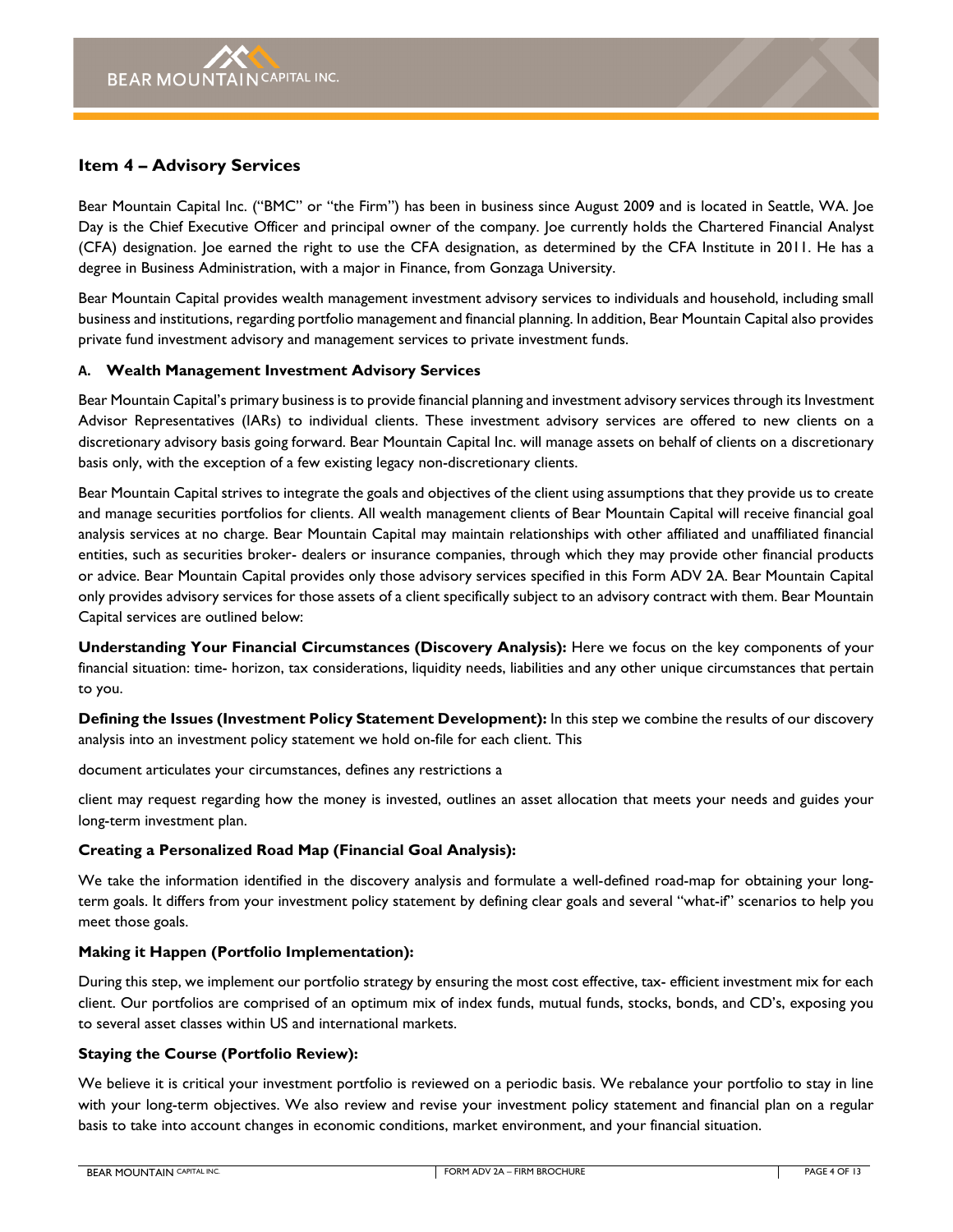#### **B. Private Fund Investment Advisory Services**

Bear Mountain Capital other responsibilities include providing investment supervisory services to private investment funds (herein, the "Funds," which definition includes any Fund that may be launched in the future) that invest in other affiliated or unaffiliated private investment funds and/or accounts (the Funds are commonly known as "funds of funds"). While these Funds will be generally solicited, the Funds are only available to accredited investors and are subject to payout provisions and any other applicable investment restrictions specific to the Fund, Bear Mountain Capital may pursue a Fund's investment objectives by (a) placing assets of the Fund in pooled vehicles ("Pooled Vehicles") managed by third-party managers ("Advisors"), and (b) engaging Advisors to manage separately managed accounts on behalf of the Fund or affiliated holding companies ("Managed Accounts" and, together with Pooled Vehicles, "Sub-Funds"). The Funds managed by Bear Mountain Capital may receive distributions from their underlying investments on a monthly basis, or more frequently based on the underlying investment.

However, the Funds currently only distribute income to investors on a quarterly basis.

#### **C. Financial Planning Services**

Bear Mountain Capital also provides financial planning services, independent of its Wealth Management Services, described above. These financial planning services are charged on an hourly fee basis, as described below. The primary components of these services are outlined below:

**Understanding Your Financial Circumstances (Discovery Analysis):** Here we focus on the key components of your financial situation: time- horizon, tax considerations, liquidity needs, liabilities and any other

unique circumstances that pertain to you.

## **Creating a Personalized Road Map (Financial Goal Analysis):**

We take the information identified in the discovery analysis and formulate a well-defined road-map for obtaining your longterm goals. It differs from your investment policy statement by defining clear goals and several "what-if" scenarios to help you meet those goals.

## **D. Rollovers from Retirement Plans; Fiduciary Status for Retirement Investors**

In recommending that any client roll over retirement plan assets to our management, we have a conflict of interest. Before making any such recommendation we review your existing investment options, fees and expenses, and your overall investment objectives. We only make the recommendation once we have determined that doing so is in your best interest.

As an investment advisor we are a fiduciary to all of our clients. We also explicitly acknowledge that we are a "fiduciary" under ERISA or the Internal Revenue Code, or both, with respect to our investment advisory recommendations and discretionary asset management provided to Retirement Investors under this Agreement. A "Retirement Investor" is defined as (1) a participant or beneficiary of a retirement plan with authority to direct the investment of assets in his or her retirement plan account or to take a distribution; (2) the beneficial owner of an IRA; or (3) a "retail" fiduciary, defined as a retirement plan or IRA fiduciary that is not an "independent fiduciary with financial expertise," as defined in the Department of Labor's Fiduciary Rule.

| <b>Bear Mountain Capital Inc.</b><br>Assets under management as of 12/31/2021 include: |               |  |
|----------------------------------------------------------------------------------------|---------------|--|
| Total Assets Under Management:                                                         | \$280,381,835 |  |
| <b>Discretionary Assets:</b>                                                           | \$881,603     |  |
| Non-Discretionary Assets:                                                              | \$281,263,438 |  |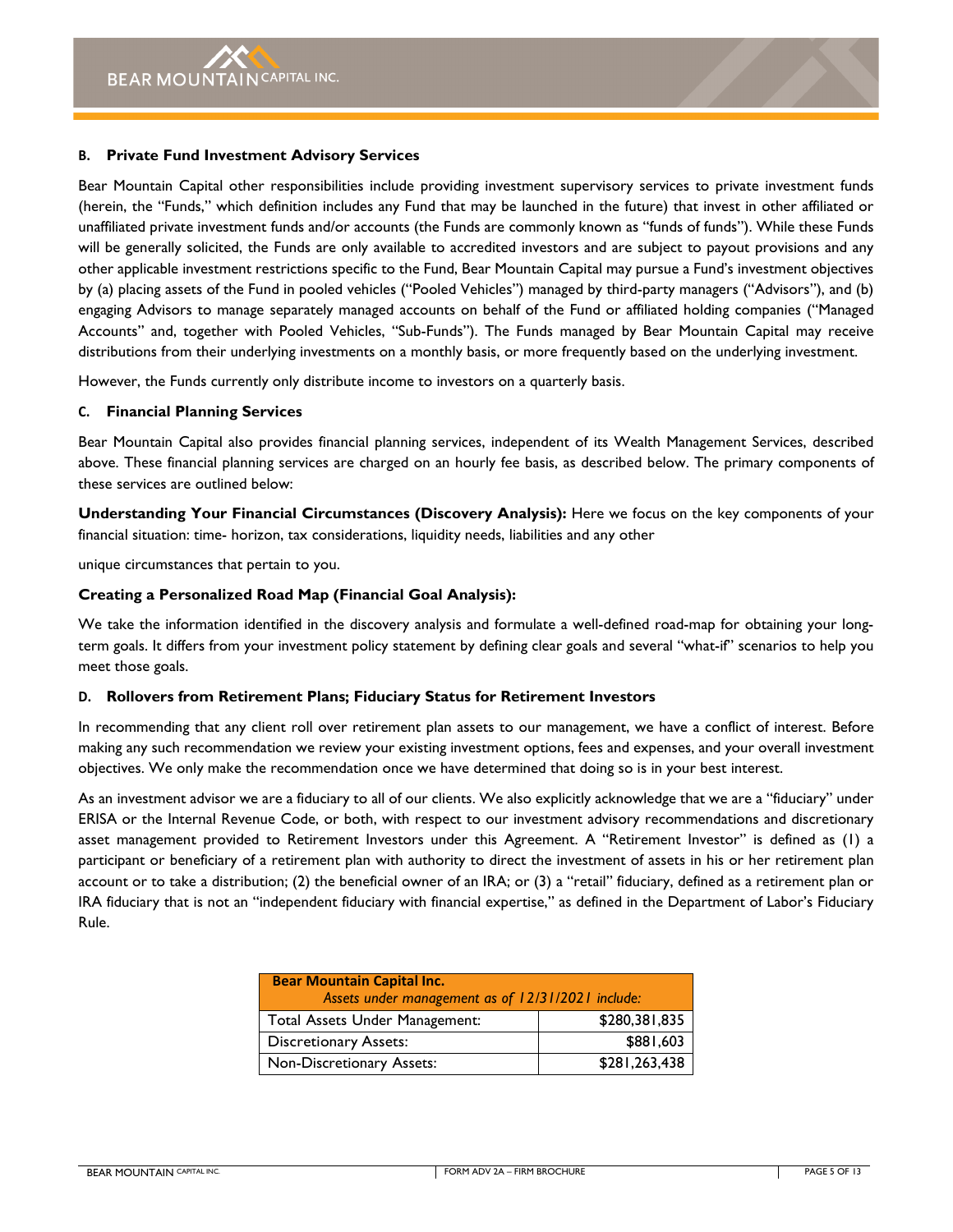## <span id="page-5-0"></span>**Item 5 – Fees and Compensation**

#### **Wealth Management Investment Advisory Fees**

Bear Mountain Capital provides Investment Supervisory Services for some client portfolios on an individualized basis. Each portfolio is managed to comply with directions from the client given in the statement of investment policy or similar set of instructions or guidance provided by the client.

Bear Mountain Capital's asset management fees are based upon the value of the assets under management, as valued by the account custodian on their monthly account statement(s). In the unusual circumstance where the custodian does not provide a valid value or quantity for a security, the Bear Mountain Capital will make its best efforts to determine a fair market value for the security(ies) holding. These best efforts may include finding a recent transaction to price the security. Below is the general tiered fee schedule for separately managed accounts; the fees applicable to your account are shown in your Investment Management Agreement.

| <b>Assets Under Management</b> | <b>Annual Rates</b> |
|--------------------------------|---------------------|
| $$0 - $500,000$                | 1.00%               |
| $$500,001 - $2,000,000$        | 0.85%               |
| $$2,000,001 - $5,000,000$      | 0.70%               |
| $$5,000,001 - $15,000,000$     | 0.50%               |
| > \$15,000,000                 | 0.35%               |

Fees for clients that engage Bear Mountain Capital for wealth management services only will be based on a percentage of assets under management valued on the last trading day of the calendar quarter. Based on the fee schedule above, for example, a client with a \$900,000 account would be charged 1.00% on the first \$500,000 and 0.85% on the remaining \$400,000.

If the wealth management services client is as an investor in a "private fund" managed by Bear Mountain Capital, the investor will indirectly pay Bear Mountain Capital a pro-rata share of the management fee charged by Bear Mountain Capital to the "private fund." In the example above, if the client has \$50,000 of their \$900,000 portfolio invested in the "private fund", this \$50,000 would be subject to the 0.75% charged by the "private fund" as part of its operating structure.

However, this investment in the "private fund" managed by Bear Mountain Capital Inc. would be exempt from the wealth management fees outlined above. This helps minimize conflicts of interest in recommending our "private fund" offerings to our wealth management clients.

Quarterly fees for wealth management services are calculated and charged in advance of wealth management services being performed. These fees can be waived at the sole discretion of Bear Mountain Capital. Fees are fully disclosed to the customer by way of the written agreement entered into with Bear Mountain Capital. Bear Mountain Capital reserves the right to negotiate the above fee schedule as it deems necessary. Future assets, income, and/or inheritance, as well as family wealth management needs can all create circumstances that warrant fee consideration. All quarterly fees will be disclosed in an itemized invoice made available to each Client at the end of each quarter via our web-based portal at bearmountaincapital.com. If a client elects to opt out of electronic delivery of these invoices, billing invoices will be mailed/delivered directly to the client. In cases when the advisory agreement does not span the full billing period, fees are prorated from the date of inception or through the date of termination and refunded to the client. The Bear Mountain Capital or Client may terminate the investment advisory agreement upon ten (10) days written notice to the Bear Mountain Capital at their main office or other address designated by Bear Mountain Capital. Any refund will be paid within 45 days of notification by custodian that assets have transferred out of accounts advised by Bear Mountain Capital.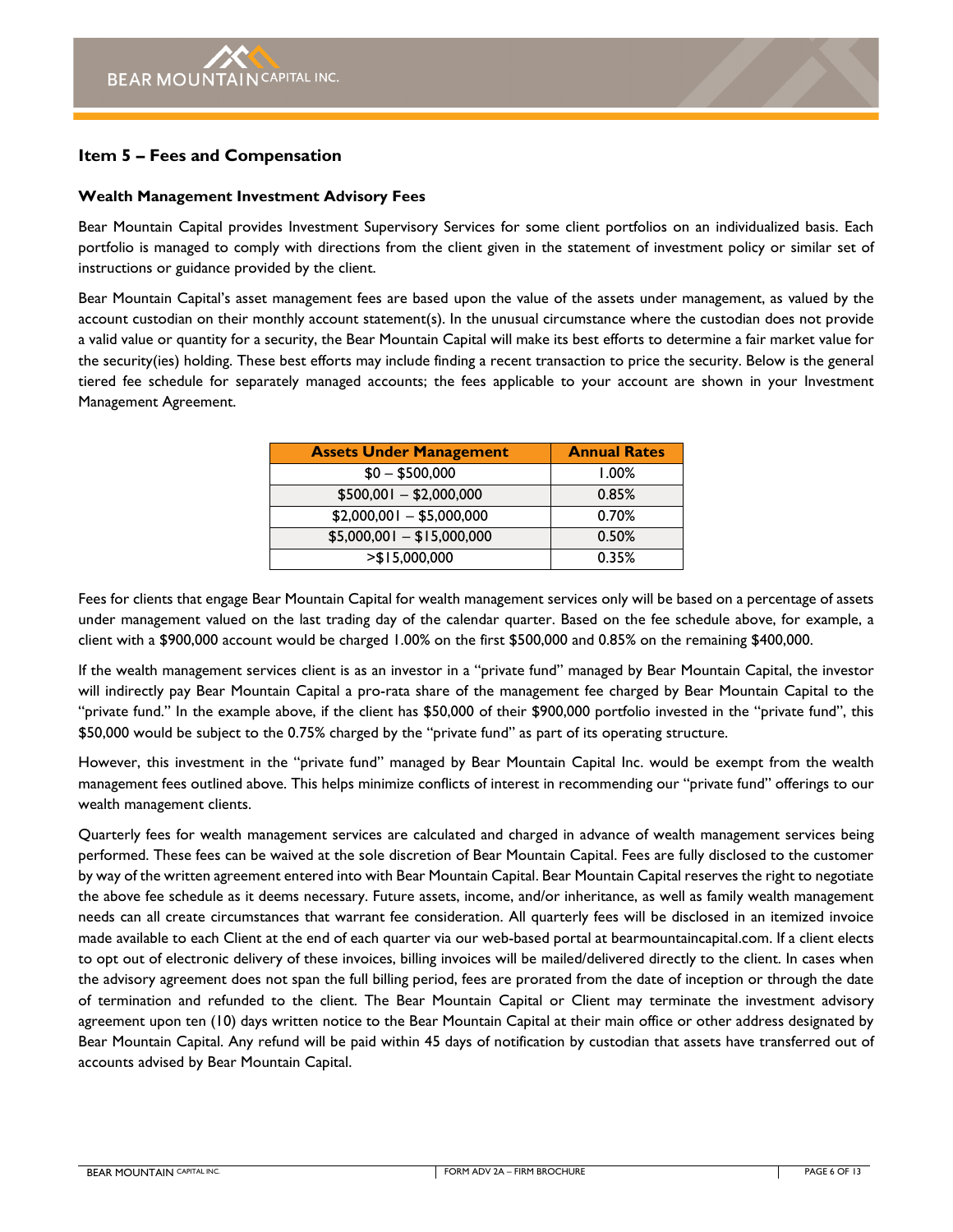#### **Hourly Fees**

In some cases, Bear Mountain Capital will perform services for clients where the cost of the service is based upon the amount of time to complete the service at an hourly rate. The primary service provided under an hourly fee arrangement would be financial planning services. A normal allotment of time for such services would range between 3 hours and 7 hours for completion of a financial planning services engagement and may require include multiple meetings before completion. Minimum allotted time would be 3 hours, not usually exceeding 7 hours, but may vary based on individual plan needs. The rate per hour would depend upon the level of complexity of the service and personnel used on the engagement. This negotiable rate would not exceed \$350 per hour and would be billed directly to the client upon completion of the financial plan. This hourly fee can be waived at the sole discretion of Bear Mountain Capital.

The tasks and services to be performed would be described in an engagement letter that is signed by the client and Bear Mountain Capital that describes the hourly rate, an estimate of time to complete the project and the procedure for refund or partial billing if the engagement is terminated before completion.

#### **Private Fund Investment Advisory Fees**

With respect to Bear Mountain Capital's investment supervisory and management services to private funds, Bear Mountain Capital (the "Manager") will be paid a fee equal to 0.75% of the Fund's Net Assets each fiscal year (the "Management Fee"). The Management Fee shall be paid to the Manager in quarterly payments, in arrears, over the course of each fiscal year. The Management Fee is included as an Operating Expense.

The private fund we currently manage is a fund of funds, meaning each fund within our private fund charges a management fee that is separate and apart from the private fund management fee assessed by Bear Mountain Capital.

#### **Additional Charges**

Bear Mountain Capital's fees are exclusive of brokerage commissions, transaction fees, and other related costs and expenses which shall be incurred by the client. Clients may incur certain charges imposed by custodians, brokers, third party investment and other third parties such as management fees and performance-based fees charged by managers, custodial fees, deferred sales charges, odd-lot differentials, transfer taxes, wire transfer and electronic fund fees, and other fees and taxes on brokerage accounts and securities transactions. Mutual funds and exchange traded funds also charge internal management fees, which are disclosed in a fund's prospectus.

Such charges, fees and commissions are exclusive of and in addition to Bear Mountain Capital's fee, and Bear Mountain Capital shall not receive any portion of these commissions, fees, and costs.

Investment company funds that are held by advisory Clients will bear their own internal transaction and execution costs, as well as directly compensate their investment managers along with internal administrative services. Some funds pay 12b-1 fees, Distribution Fees, and or Shareholder Service Fees to broker-dealers that offer such funds to their Clients. These charges affect the Net Asset Value of these fund shares and are thus indirectly borne by fund shareholders such as a Bear Mountain Capital Client. Some fund companies have imposed a redemption fee. A redemption fee is another type of fee that some funds charge their shareholders when shares are sold or redeemed within a short period of time from the purchase of the fund shares.

Although a redemption fee is deducted from redemption proceeds just like a deferred sales load, it is not considered to be a sales load. Unlike a sales load, which is generally used to compensate brokers, a redemption fee is typically used to defray fund costs associated with a shareholder's redemption and is paid directly to the fund, not to a broker. The SEC generally limits redemption fees to 2%. In most cases, the funds will use the "first-in, first-out" (FIFO) method to determine the holding period. Under this method, the date of the redemption will be compared with the earliest purchase date of shares held in the account. While it is not the general practice of Bear Mountain Capital to sell client's securities in a period that would generate a redemption fee, it should be anticipated that Bear Mountain Capital might do so if in its opinion the sale is in the client's best interests. Or fund shares must be redeemed to pay fees from the account.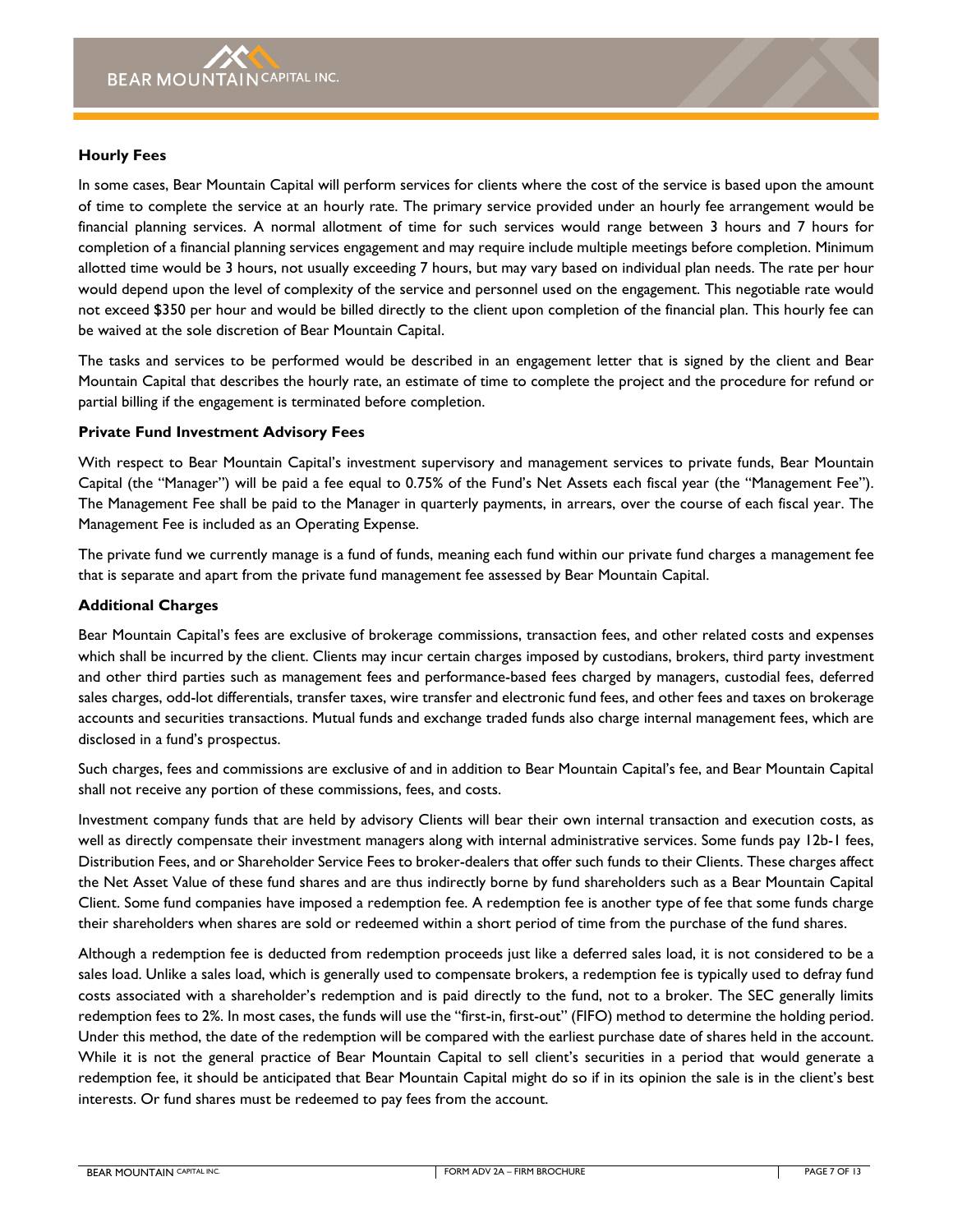A complete explanation of these charges is contained in the prospectus and "Statement of Additional Information" for each investment company fund. You can get a prospectus from the investment company (through its website or by telephone or mail). Your account custodian can also provide you with a copy. Lower fees for comparable services may be available from other sources.

Item 12 further describes the factors that Bear Mountain Capital considers in selecting or recommending broker-dealers for client transactions and determining the reasonableness of their compensation (e.g., commissions).

## <span id="page-7-0"></span>**Item 6 – Performance-based Fees and Side-By-Side Management**

Bear Mountain Capital does not charge performance-based fees for its wealth management or private fund investment advisory services (fees based on a share of capital gains on or capital appreciation of the assets of a client).

## <span id="page-7-1"></span>**Item 7 – Types of Clients**

Bear Mountain Capital provides portfolio management services to individuals, high net worth individuals, corporate pension, and profit- sharing plans, charitable institutions, foundations, endowments, private investment funds, and trust programs.

All individuals investing in any Fund managed by Bear Mountain Capital must be accredited and must meet the minimum investment subscription requirements as defined in the specific Fund's LLC agreements.

The Investor is an "accredited investor" within the meaning of Securities and Exchange Commission ("SEC") Rule 501 of Regulation D, as presently in effect. The Investor has the financial ability (i) to bear the economic risk of an investment in the Interest, (ii) to hold the Interest for an indefinite period of time and (iii) currently to afford a complete loss of the investment in the Interest without experiencing any undue financial difficulties. The Investor's commitment to all speculative investments (including the investment in the Securities) is reasonable in relation to its net worth and annual income.

## <span id="page-7-2"></span>**Item 8 – Methods of Analysis, Investment Strategies, and Risk of Loss**

Investing in securities and private funds involves risk of loss that clients should be prepared to bear.

## **Wealth Management Investment Advisory Services - Methods of Analysis, Investment Strategies and Risk of Loss**

Bear Mountain Capital's investment analysis is based on a number of factors including those derived from commercially available software technology, investment rating services, general market and financial information, due diligence reviews and specific investment analysis that clients may request.

Bear Mountain Capital's main sources of information include commercially available investment services, financial newspapers, periodicals, and issuer-prepared information. Bear Mountain Capital also receives research from consultants, including economists affiliated with various research firms.

Bear Mountain Capital's investment advice is based on long-term investment strategies incorporating Modern Portfolio Theory. Bear Mountain Capital's investment approach is firmly rooted in the belief that markets are efficient, and that investor's returns are determined principally by asset allocation decisions, not market timing or stock picking.

Bear Mountain Capital focuses on developing diversified portfolios, principally through the use of passively managed exchangetraded index fund or actively managed mutual funds. In addition, Bear Mountain Capital may purchase other exchange-listed securities, corporate debt securities, certificates of deposit, municipal securities and/or United States government securities to effectively carry a clients investment strategy.

Although all investments involve risk, Bear Mountain Capital's investment recommendations seek to limit risk through broad diversification and investment in conservative fixed income securities. Bear Mountain Capital's investment philosophy is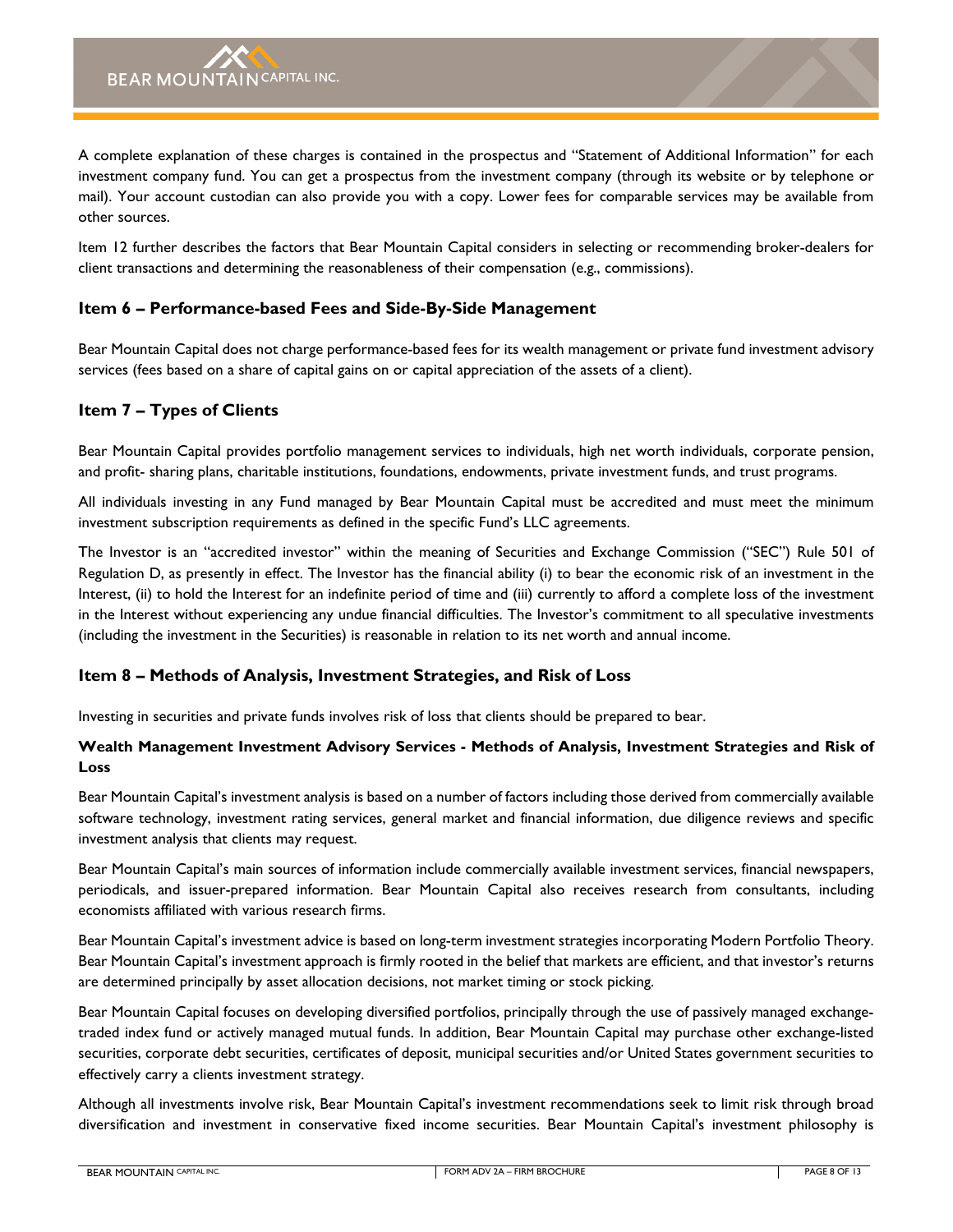designed for investors who desire a buy and hold strategy, with an investment time horizon of a minimum three to five years, and preferably ten years or more.

Frequent trading of investments increases brokerage and other transaction costs that Bear Mountain Capital's philosophy seeks to minimize in its portfolios. Investors who do not commit to Modern Portfolio Theory may not achieve positive long-term results.

#### **Private Fund Investment Advisory Services - Methods of Analysis, Investment Strategies and Risk of Loss**

Bear Mountain Capital believes market conditions may present opportunities to realize returns in private funds and investments. These investments may include the purchase of Underlying Interests in mortgage lending funds, companies that develop and manage real estate, real estate investment trusts (REITs), commingled real estate funds (CREFs), infrastructure funds, or other private funds or companies that directly invest in commercial or residential real estate. Bear Mountain Capital may seek investment in funds that specialize in the above areas, with Underlying Interests that have the potential to produce regular investment returns in the form of interest payments, dividends, or other distributions, or realize capital appreciation. Please see the private fund documents for more details.

## **Risk Factors of Investing in Canyon Creek Investment Fund I, LLC:**

An investment in this private fund involves a high degree of risk and the investment should not be made by persons who cannot afford the loss of their entire investment. Prospective Investors should carefully review and consider the risk factors and other information presented in the Confidential Memorandum in evaluating the Fund and its business. Some risk factors include:

LIMITED OPERATING HISTORY; POTENTIAL FOR LOSS OF ENTIRE INVESTMENT: The Fund began investment activities in 2014, before which it had no prior operating history. Accordingly, the Fund has limited performance history and financial information for a prospective Investor to consider. There can be no assurance that the Fund's investments on behalf of its Members will be successful, that the Fund's investment objectives will be achieved, or that the Members will receive any return on their investment in the Fund or recover any portion of the amounts they invest in the Fund.

LIMITED ASSETS: The Fund will have no significant assets other than the Underlying Interests. Consequently, holders of the Interests must rely solely on distributions on the Underlying Interests for the payment of distributions on their Interests. Accordingly, there can be no assurance that the value of the Underlying Interests will be maintained at a level sufficient to ensure payment of any distributions, repayment of an Investor's initial investment, or any other return thereon.

RESTRICTIONS ON TRANSFER; ILLIQUIDITY: There is no active market for the Interests, and no active market is expected to develop. Interests may only be sold, exchanged, assigned, participated, pledged, or otherwise transferred with the prior written consent of Bear Mountain Capital.

NEGATIVE IMPACTS OF REDEMPTION FEATURES: If, with respect to any Optional Redemptions, there are substantial withdrawals from the Fund, the Manager may liquidate portions of the Underlying Interests at an inopportune time or on unfavorable terms in order to provide sufficient funds to redeem Interests of withdrawing Members.

MANAGER'S CONFLICTS OF INTEREST: In addition to its role as Manager, Bear Mountain Capital Inc. is a registered investment advisor providing wealth management services and investment advice to certain clients, and Manager receives fees for those services. It is anticipated that the Manager, in its role as wealth advisor to certain clients for which it is being paid a fee, will advise certain of its wealth management clients to invest in the Fund.

## <span id="page-8-0"></span>**Item 9 – Disciplinary Information**

Bear Mountain Capital and its management have not been involved in any criminal or civil actions, administrative or selfregulatory enforcement proceedings, nor any legal or disciplinary events that are material to a Client's or prospective Client's evaluation of Bear Mountain Capital or the integrity of its management.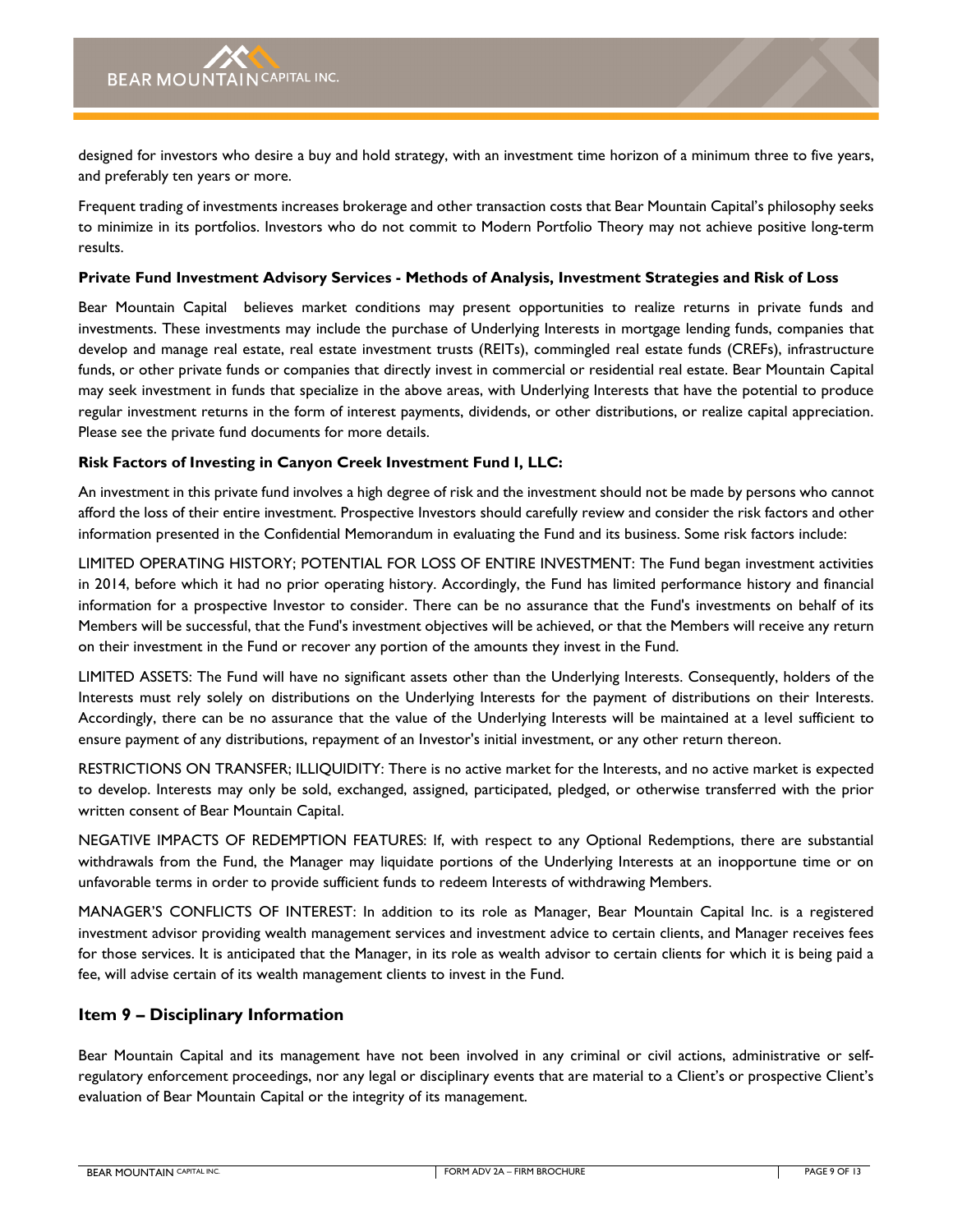## <span id="page-9-0"></span>**Item 10 – Other Financial Industry Activities and Affiliations**

Neither BMC nor its management persons are registered as a broker-dealer or broker-dealer representative. Further, neither BMC nor its management persons are registered as futures commission merchants, commodity pool operators, or a commodity trading advisor.

BMC acts as a general partner or manager of private funds or other pooled investment vehicles, which provides external compensation to the Firm and/or their Investment Advisor Representatives. These private funds are recommended as investments for certain qualifying clients. This represents a conflict of interest because Bear Mountain Capital is recommending a higher risk investment with limited liquidity for which it receives a management fee. This conflict is mitigated by disclosures, procedures, and BMC's fiduciary obligation to place the best interest of the Client first. Moreover, Clients are under no obligation to invest in such private funds.

This brochure is not a public offering of this private issue.

BMC does not utilize nor select other advisors.

## <span id="page-9-1"></span>**Item 11 – Code of Ethics**

From time-to-time the interests of the principals and employees of Bear Mountain Capital may coincide with those of a client. An individual stock or mutual fund may be bought, held, or sold by a principal or employee of Bear Mountain Capital that is also recommended to or held by a client. If potential insider information is inadvertently provided or learned by a principal or employee, it is the policy of Bear Mountain Capital to strictly prohibit its use.

It is the policy of Bear Mountain Capital to permit the firm, its employees and IARs to buy, sell and hold the same securities that the IAR also recommend to clients. It is acknowledged and understood that Bear Mountain Capital performs investment services for various clients with varying investment goals and risk profiles. As such, the investment advice may differ between clients and investments made by Bear Mountain Capital IARs. Bear Mountain Capital has no obligation to recommend for purchase or sale a security that Bear Mountain Capital, its principals, affiliates, employees or IARs may purchase, sell, or hold. When a decision is made to liquidate a security from all applicable accounts, priority would always be given to the client's orders before those of a related or associated person to the advisor.

Bear Mountain Capital has procedures dealing with insider trading, employee related accounts, "front running" and other issues that may present a potential conflict when such purchase, sales or recommendations are made. In general, these policies and procedures are intended to eliminate, to the extent possible, the adverse effect on clients of any such potential conflicts of interest. These policies are incorporated into the firm's Code of Ethics. Bear Mountain Capital subscribes to the CFA Institute's Code of Ethics as described below:

- *• Act with integrity, competence, diligence, respect, and in an ethical manner with the public, clients, prospective clients, employers, employees, colleagues in the investment profession, and other participants in the global capital markets.*
- *• Place the integrity of the investment profession and the interests of clients above their own personal interests.*
- *• Use reasonable care and exercise independent professional judgment when conducting investment analysis, making investment recommendations, taking investment actions, and engaging in other professional activities.*
- *• Practice and encourage others to practice in a professional and ethical manner that will reflect credit on themselves and the profession.*
- *• Promote the integrity of, and uphold the rules governing, capital markets.*
- *• Maintain and improve their professional competence and strive to maintain and improve the competence of other investment professionals*

A copy of the company's Code of Ethics is available to any client or prospective client upon request.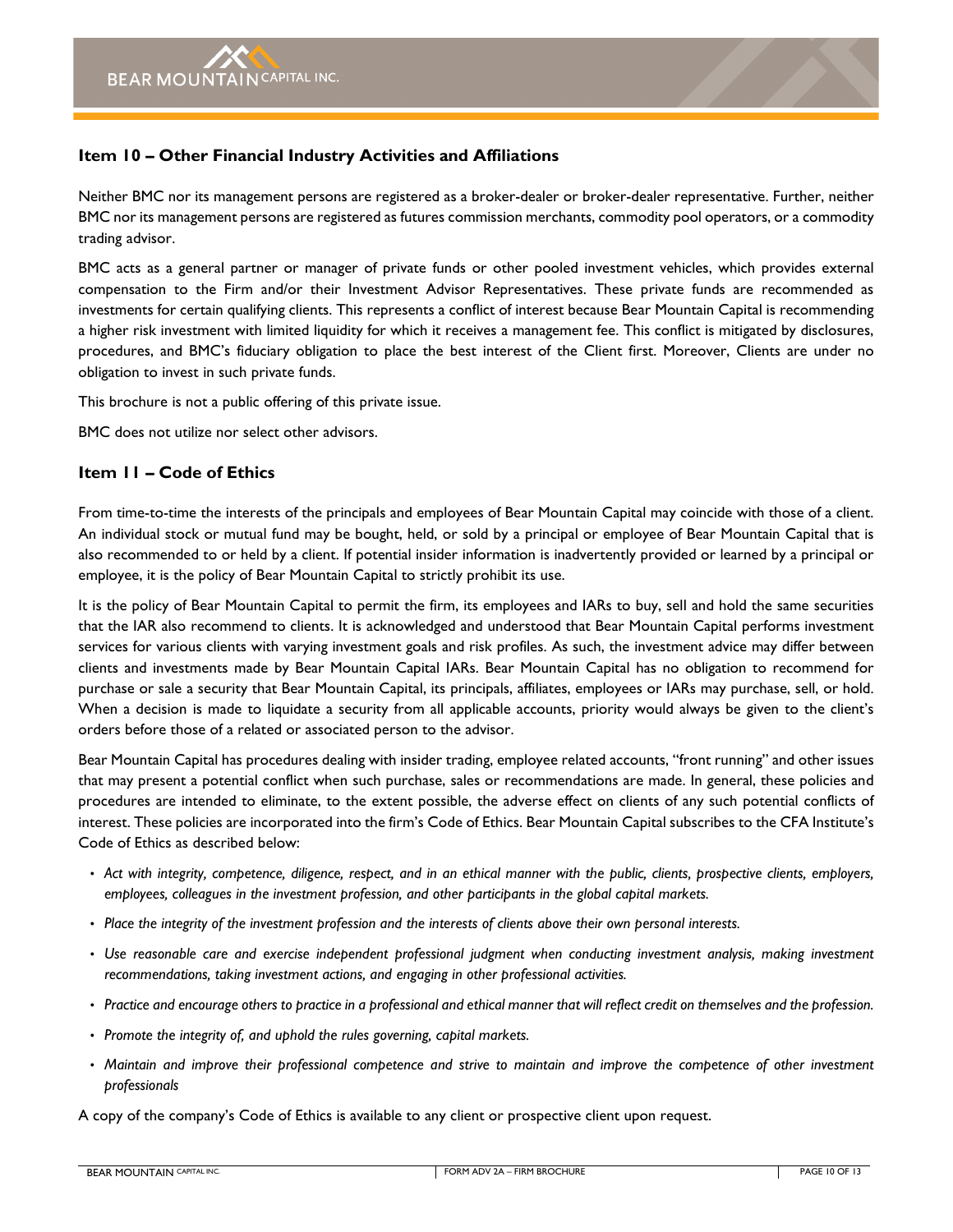## <span id="page-10-0"></span>**Item 12: – Brokerage Practices**

Bear Mountain Capital may receive soft dollar benefits from broker-dealers such as research (or other products or services). Since BMC generally does not have to pay for these products or services, BMC has an incentive to select or recommend a broker-dealer based on BMC's interest in receiving the research or other products or services, rather than the Clients' interest in receiving the most favorable execution. This conflict is mitigated by disclosures, procedures, and BMC's fiduciary obligation to place the best interest of the Client first.

BMC does not receive Client referrals from any custodian or third party in exchange for using that broker-dealer or third party.

#### **Investment or Brokerage Discretion – Suggested Brokers**

Bear Mountain Capital may suggest or recommend that clients use a particular custodian and/or broker-dealer. The criteria for suggesting a broker/dealer include reasonableness of commissions, and other costs of trading, ability to facilitate trades, access to client records, computer trading support, and other operational considerations. These factors will be reviewed from time to time to assure the best interests of the client are upheld.

#### **Directed Brokerage**

If a client directs the Bear Mountain Capital to execute securities transaction at a broker other than one the Bear Mountain Capital uses for its other clients, the client will forgo any benefit from savings on execution costs that the Bear Mountain Capital may have obtained through its negotiation of volume discounts or batched orders. In directing the use of a particular broker or dealer, it should be understood that the Bear Mountain Capital will not have authority to negotiate commissions or obtain volume discounts and best execution may not be achieved. The client may incur higher commissions, other transactions costs or greater spreads, or receive less favorable net prices, on transaction for his or her account than would otherwise be the case had the client determined to effect transactions through alternative brokerage relationships generally available through the advisor.

## <span id="page-10-1"></span>**Item 13 – Review of Accounts**

## **Wealth Management Investment Advisory Services**

Bear Mountain Capital will review the securities that make up client accounts where Bear Mountain Capital performs investment supervisory services on an ongoing basis. Bear Mountain Capital reviews client accounts on a quarterly basis to compare the client's account performance to their stated goals.

Bear Mountain Capital will attempt to contact the client at least quarterly and will make written inquiry regarding changes in the client's financial situation and needs or investment objectives. In addition, Bear Mountain Capital will attempt to meet with the client at least annually to review any changes in the client's financial situation, needs or investment objectives.

Financial Planning accounts or holdings will not be reviewed or overseen by Bear Mountain Capital at any time.

The independent account custodian holding the client's assets will prepare and distribute the statements directly to the Client, as outlined in Item 15.

Financial planning clients will not receive any ongoing or periodic reports from Bear Mountain Capital. The completed financial plan or other specialized work product is the only report that Bear Mountain Capital agrees to prepare for the Client.

#### **Private Fund Investment Advisory Services**

As Manager to private investment funds (the "Funds"), Bear Mountain Capital, through the fund administrator, shall deliver quarterly account statements to each of the Members of in accordance with the Investment Advisers Act of 1940.

In addition, Bear Mountain Capital directs the Funds to retain an independent accountant to prepare the books and records of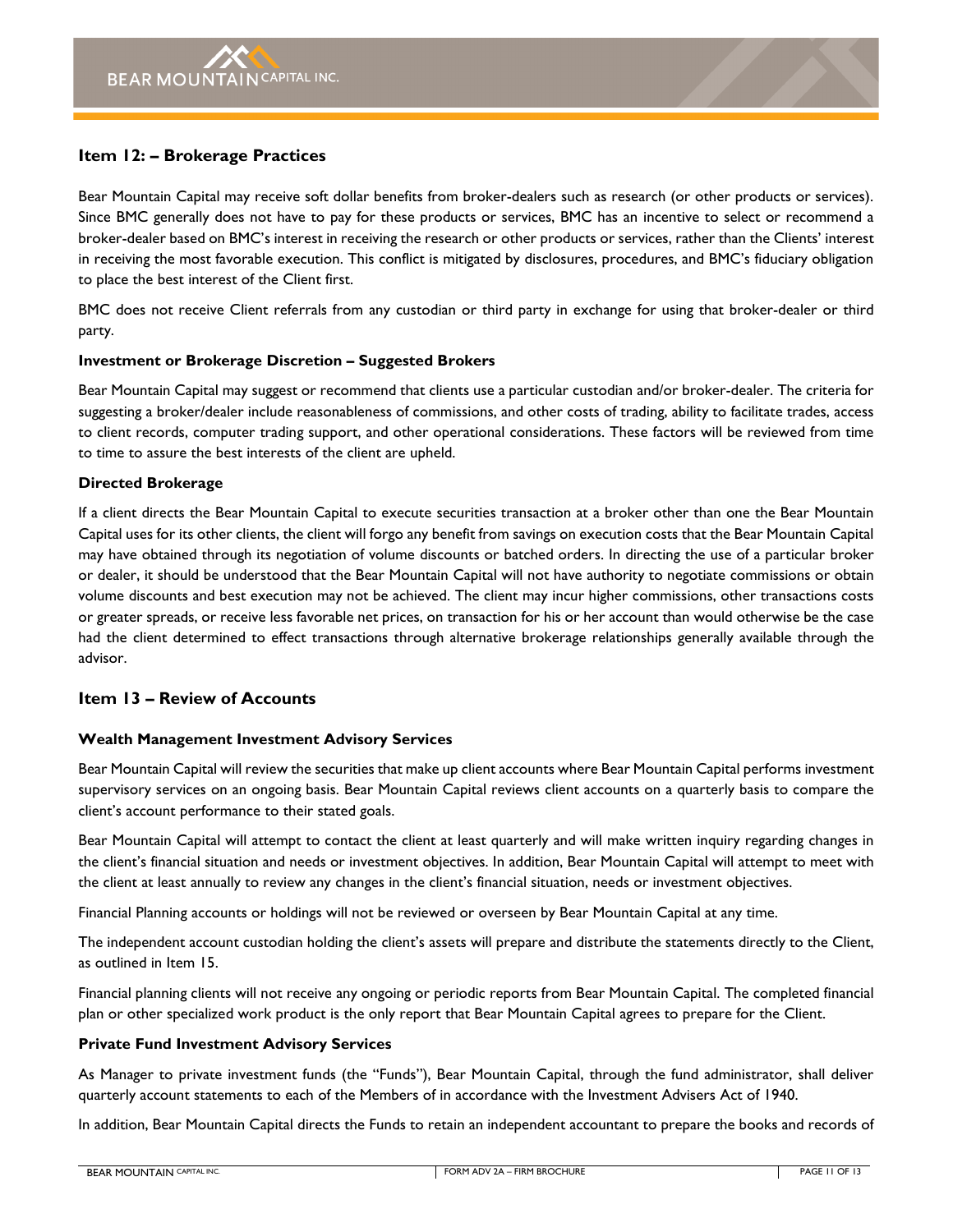the Funds. An independent certified public accounting firm shall perform an audit of the books and records of the Funds annually. A separate independent certified public accounting firm shall prepare the Fund's tax return annually. Copies of the audited financial statements of the Funds shall be delivered to the Manager and Investors within 180 days of the fiscal year end.

## <span id="page-11-0"></span>**Item 14 – Client Referrals and Other Compensation**

Bear Mountain Capital does not provide direct or indirect compensation for clients referred to Bear Mountain Capital; nor does Bear Mountain Capital receive direct or indirect compensation for any referrals of outside professional counsel.

Bear Mountain Capital may recommend that clients establish brokerage accounts with a specific custodian ("Custodian"), normally a registered broker-dealer, Member SIPC/NYSE, to maintain custody of clients' assets and to effect trades for their accounts. The Custodian provides Bear Mountain Capital with access to its institutional trading and operations services, which are typically not available to retail investors. These services generally are available to independent investment advisors at no charge to them so long as some minimum of the advisor's clients' account assets are maintained at the Custodian.

The Custodian's services include research, brokerage, custody, access to mutual funds and other investments that are otherwise available only to institutional investors or would require a significantly higher minimum initial investment. The Custodian also makes available to Bear Mountain Capital other products and services that benefit Bear Mountain Capital but may not benefit its clients' accounts. Some of these other products and services assist Bear Mountain Capital in managing and administering clients' accounts. These include software and other technology that provide access to client account data (such as trade confirmations and account statements), facilitate trade execution (and allocation of aggregated trade orders for multiple client accounts), provide research, pricing information and other market data, facilitate payment of Bear Mountain Capital's fees from its clients' accounts, and assist with back-office support, recordkeeping, and client reporting. Many of these services generally may be used to service all or a substantial number of Bear Mountain Capital's accounts, including accounts not maintained at the Custodian.

The Custodian may also provide Bear Mountain Capital with other services intended to help Bear Mountain Capital manage and further develop its business enterprise. These services may include consulting, publications and presentations on practice management, information technology, business succession, regulatory compliance, and marketing. In addition, the Custodian may make available, arrange and/or pay for these types of services to Bear Mountain Capital by independent third parties. The Custodian may discount or waive fees it would otherwise charge for some of these services or pay all or a part of the fees of a third-party providing these services to Bear Mountain Capital. The availability to Bear Mountain Capital of the foregoing products and services is not contingent upon Bear Mountain Capital committing to the Custodian any specific amount of business.

## <span id="page-11-1"></span>**Item 15 – Custody**

Clients should receive at least quarterly statements from the broker dealer, bank or other qualified custodian that holds and maintains client's investment assets.

Because Bear Mountain Capital as Manager of the private fund has custody of its assets, the fund administrator delivers quarterly account statements to each of the Members in the private fund in accordance with the Investment Advisers Act of 1940. The private fund is also audited on an annual basis by a qualified public accounting firm.

## <span id="page-11-2"></span>**Item 16 – Investment Discretion**

Bear Mountain Capital usually receives discretionary authority from the client at the outset of an advisory relationship to select the identity and amount of securities to be bought or sold. In all cases, however, such discretion is to be exercised in a manner consistent with the stated investment objectives for the particular client account. However, Bear Mountain Capital does not have authority to invest client assets into the private fund without client signatures on the fund documents.